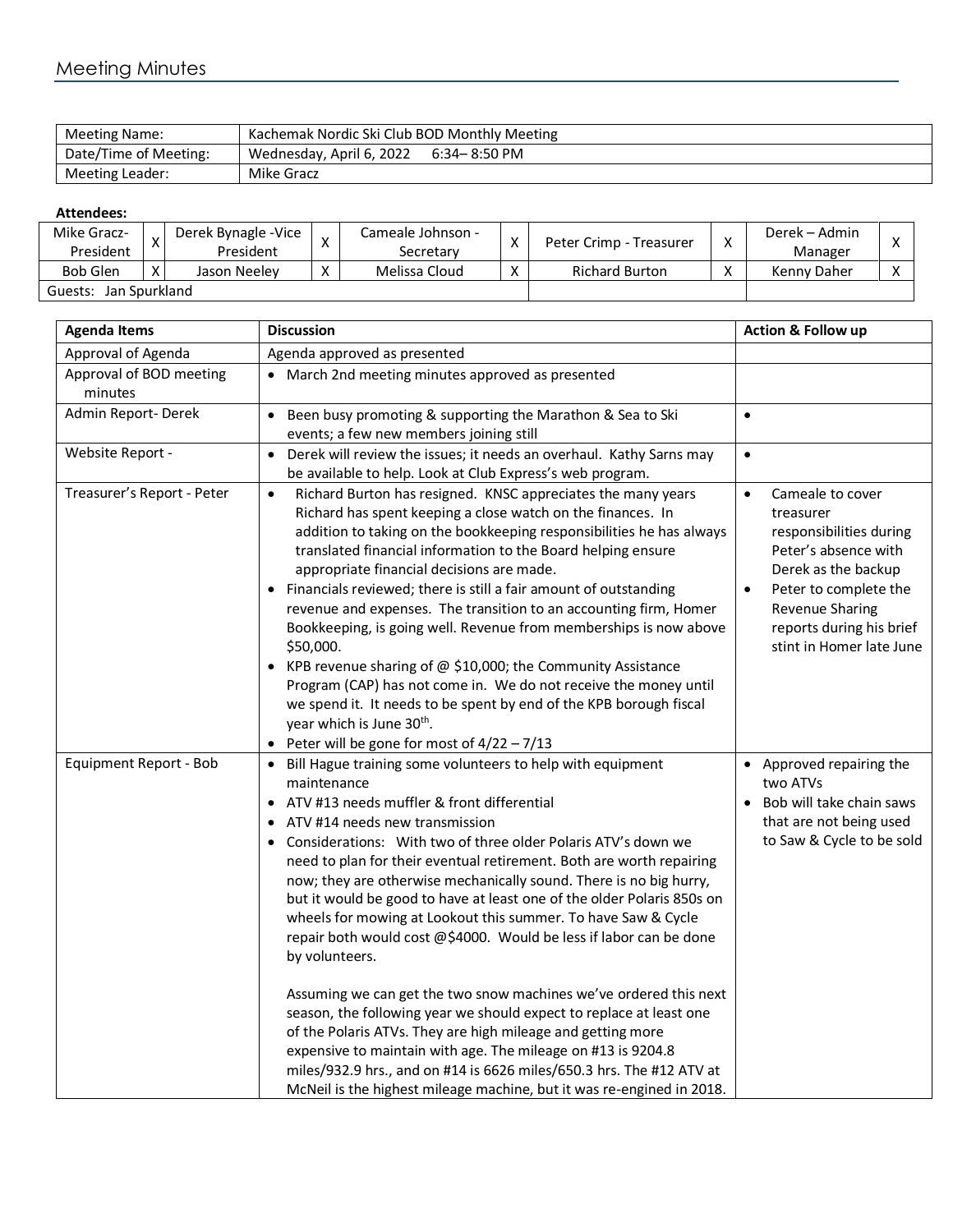| Besh Cup Timing Systems -<br>Jan Spurkland | Jan is the representative to Cross Country Alaska. Besh Cup usually<br>$\bullet$<br>comes to Homer every 3 years. KNSC has @\$10,000 of good<br>hardware for timing but the software is outdated. If we wanted to<br>expand our hardware, we could but the new software would work<br>well with our current hardware. Fencing for managing races needs<br>replacement; prefer with open mesh fencing so the wind will go<br>through it.<br>Jan will investigate grant sources to pay for race equipment prior to<br>spending any of the approved funds                                                                                                                                                                                                                                                                                                                                                                                                                                                                                                                                                                                                                                                                                                                                                                                                                                                                                                                                                                                                                                                                                                                                                                                                                                                                                                                                                                                                                                                                                                                                                                                                                                                                                                                                                                                                                                                                                                                                                                                                                                                                  | Approved putting in a<br>$\bullet$<br>bid for 2023 Besh Cup<br>Approved purchasing<br>$\bullet$<br>the new version of the<br>software up to \$500<br>Approved up to a<br>$\bullet$<br>\$1000 for fencing<br>Jan will report back to<br>$\bullet$<br>the Board at May mtg<br>on grant sources                                                                                                                  |
|--------------------------------------------|-------------------------------------------------------------------------------------------------------------------------------------------------------------------------------------------------------------------------------------------------------------------------------------------------------------------------------------------------------------------------------------------------------------------------------------------------------------------------------------------------------------------------------------------------------------------------------------------------------------------------------------------------------------------------------------------------------------------------------------------------------------------------------------------------------------------------------------------------------------------------------------------------------------------------------------------------------------------------------------------------------------------------------------------------------------------------------------------------------------------------------------------------------------------------------------------------------------------------------------------------------------------------------------------------------------------------------------------------------------------------------------------------------------------------------------------------------------------------------------------------------------------------------------------------------------------------------------------------------------------------------------------------------------------------------------------------------------------------------------------------------------------------------------------------------------------------------------------------------------------------------------------------------------------------------------------------------------------------------------------------------------------------------------------------------------------------------------------------------------------------------------------------------------------------------------------------------------------------------------------------------------------------------------------------------------------------------------------------------------------------------------------------------------------------------------------------------------------------------------------------------------------------------------------------------------------------------------------------------------------------|---------------------------------------------------------------------------------------------------------------------------------------------------------------------------------------------------------------------------------------------------------------------------------------------------------------------------------------------------------------------------------------------------------------|
| President's Report - Mike                  | Grooming Insurance - pursuing this will be dropped; the price quotes<br>$\bullet$<br>we received were exorbitant. Will try again with other providers next<br>season.<br>Board & Directors liability Insurance -RISQ consulting will send KNSC<br>an application<br>City of Homer KNSC Recreational Use Agreement gets renewed every<br>5 years. The City of Homer land is on the Baycrest system. A portion<br>of Raven's Way, College Ave, and some of the DOT trails run through<br>it. The agreement is the same except:<br>if we use a food truck on city property, they need to have a<br>$\circ$<br>food truck permit from the city.<br>if we hold a new event with > 500 people, or one creating<br>$\circ$<br>traffic disruptions KNSC will need a special event permit<br>from the city.<br>Rotary presentation April 14 <sup>th</sup> - Mike will do a general presentation<br>• Sunset KESA parking issue has smoothed itself out.<br>Jr Nordic ski storage - the amount of equipment is too much to store<br>in anyone's personal storage areas; Alaska Mini Storage off<br>Kachemak Drive has offered KNSC 1/2 price for a unit; it would be @<br>\$60/mo<br>Morelli/Sasakura/Milli's grooming/dog problems - Some of Milli's<br>$\bullet$<br>loop crosses Morelli/Sasakura land; this season the groomers cut<br>some willows on their land without permission; More dogs than just<br>landowner dogs have been skiing on the trails. Rumor abounds that it<br>is ok to have dogs on Milli's loop. Morelli/Sasakura are considering<br>having a written management agreement for ski trails crossing their<br>land similar to what KNSC has with City of Homer and KPB borough.,<br>Historically, Milli's loop was not put in until the Marathon Race.<br>$\circ$<br>As years have gone by it has been put in earlier and earlier<br>where now it is part of the overall Lookout trail system instead<br>of just part of the Marathon trail. There are alternate routes<br>crossing borough land KNSC could create trails on without<br>crossing the Morelli/Sasakura land. KNSC could move the<br>marathon off any private land and just put on public lands we<br>have a management agreement with. Minimizing interactions<br>with private landowners would be in the best interest of KNSC.<br>It is the Board policy to not have dogs on any of the trails in the<br>$\circ$<br>Lookout trail system. KNSC cannot enforce this on private land.<br>Ohlson Mtn Rd reparations - The road was made last year using<br>$\bullet$<br>gravel that most contractors consider substandard, but it did pass | Approved renewing<br>$\bullet$<br>City of Homer KNSC<br><b>Recreational Use</b><br><b>Agreement for Baycrest</b><br>trails<br>Approved using Alaska<br>$\bullet$<br>Mini Storage for Jr<br>Nordic ski storage<br>Mike w send map for<br>$\bullet$<br>Board to review for<br>Milli's loop access<br>alternate routes<br>Mike will send DOT<br>$\bullet$<br>letter of support for<br>repairing Ohlson Mtn<br>Rd |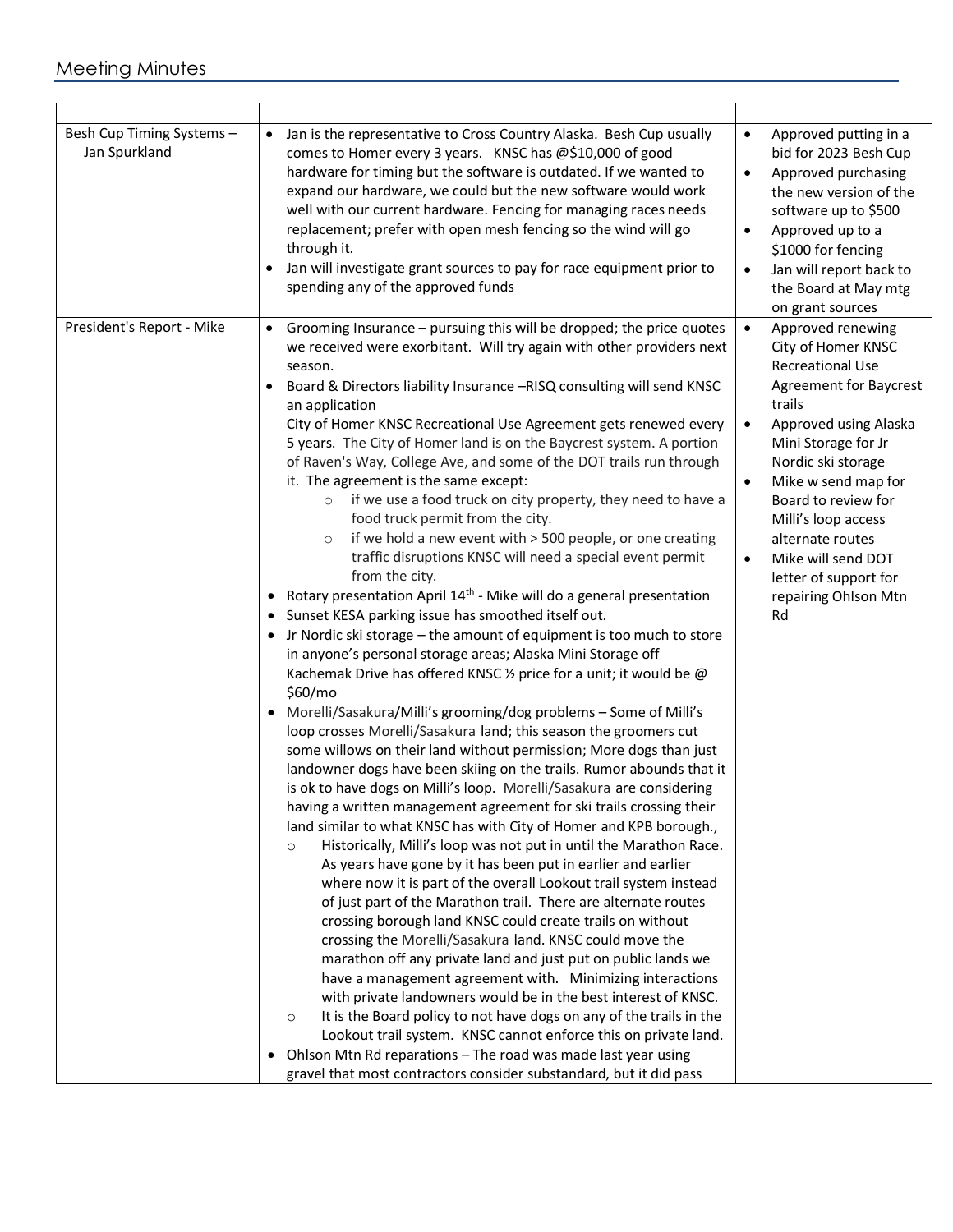|                                                              | State requirements. The road has already deteriorated to being<br>almost impassable so skiers cannot get to Lookout.                                                                                                                                                                                                                                                                                                                                                                                                                                                                                                                                                                                                                                                                                                                                                                                                                                                                                                                                                                                                                                                                                                                                                                                                                                                                                                                                                                                                                                                                                                                                                                                                                           |                                                                                                                                                                                                                                                                                                                                                                                   |
|--------------------------------------------------------------|------------------------------------------------------------------------------------------------------------------------------------------------------------------------------------------------------------------------------------------------------------------------------------------------------------------------------------------------------------------------------------------------------------------------------------------------------------------------------------------------------------------------------------------------------------------------------------------------------------------------------------------------------------------------------------------------------------------------------------------------------------------------------------------------------------------------------------------------------------------------------------------------------------------------------------------------------------------------------------------------------------------------------------------------------------------------------------------------------------------------------------------------------------------------------------------------------------------------------------------------------------------------------------------------------------------------------------------------------------------------------------------------------------------------------------------------------------------------------------------------------------------------------------------------------------------------------------------------------------------------------------------------------------------------------------------------------------------------------------------------|-----------------------------------------------------------------------------------------------------------------------------------------------------------------------------------------------------------------------------------------------------------------------------------------------------------------------------------------------------------------------------------|
| McNeil/Eveline Report -<br>Cameale                           | • The model of trail counter purchased was based on a<br>recommendation from Homer City Parks who purchased it based on<br>recommendations from State Parks. It turns out this particular trail<br>counter is intended for darker forested areas and is not intended for<br>sunny, snowy, reflective areas. The counter has been returned to the<br>company and are waiting to hear if they will give a refund. Homer<br>City Parks has returned 3 of their counters.<br>• A package deal of 3 infrared type counters has been purchased from<br>TRAFx. The cost of the 3 package was just a little more than the cost<br>of 2 counters individually. These counters work well in bright sunny<br>snowy areas. The counters have been configured and locking boxes<br>are being built for them. They will go to Eveline & Rogers Loop. The<br>3rd will be shared with Homer City Parks and be used at Bishops<br>Beach. Total cost of counters & locking boxes is @\$2900 and are<br>being paid for with a donation to KNSC.<br>• A 30" x 40" flower interpretive panel is complete & approved by<br>DNR. A Dixon/Portlock glacier panel is being worked on. Once it is<br>approved by DNR, both will go to a company in Canada for printing.<br>Panel support stands are being manufactured locally. These panels<br>are being paid for with funds donated by the Gary Thomas 100 Men<br>Project.<br>• Signage project - Major Intersection signs posts will be put up this<br>weekend.<br>McNeil Ashwood dog parking on Big Dipper Ranch Road above KESA<br>- It has been well used and is rutted up; KNSC does not have a way of<br>closing it or keeping traffic out. KNSC has a responsibility, as good<br>neighbors, to upgrade the lot. | Approved moving<br>$\bullet$<br>\$2000 from trail<br>contract grooming to<br>trail construction and<br>use the money to<br>upgrade parking at<br>McNeil Ashwood dog<br>parking on Big Dipper<br>Ranch road above KESA<br>Kenny will contact<br>contractors for bid to<br>upgrade to dog parking<br>area<br>Cameale will ask CIRI<br>about year-round sign<br>stakes on their land |
| City of Homer grant - Peter                                  | We received \$2000 which is for operating expenses<br>$\bullet$                                                                                                                                                                                                                                                                                                                                                                                                                                                                                                                                                                                                                                                                                                                                                                                                                                                                                                                                                                                                                                                                                                                                                                                                                                                                                                                                                                                                                                                                                                                                                                                                                                                                                | $\bullet$                                                                                                                                                                                                                                                                                                                                                                         |
| Homer Foundation Youth<br><b>Advisory Committee</b><br>Grant | It is unclear if KNSC every physically received the grant of \$1000 or<br>$\bullet$<br>how the money was spent. If it was not used for High School ski<br>team equipment, it will be reallocated to another use.                                                                                                                                                                                                                                                                                                                                                                                                                                                                                                                                                                                                                                                                                                                                                                                                                                                                                                                                                                                                                                                                                                                                                                                                                                                                                                                                                                                                                                                                                                                               | Mike will check with<br>$\bullet$<br>Katie Miller to find out<br>if this grant was used to<br>purchase High School<br>ski team equipment<br>Peter to ask Richard if<br>we actually received<br>the Homer Foundation<br>youth grant of \$1000<br>Melissa to work with<br>Derek on "closing out"<br>the grant                                                                       |
| Summer trail work at<br>Baycrest                             | A request was made for $@$ \$1000 for bridge work. The money<br>$\bullet$<br>requested has already been budgeted.                                                                                                                                                                                                                                                                                                                                                                                                                                                                                                                                                                                                                                                                                                                                                                                                                                                                                                                                                                                                                                                                                                                                                                                                                                                                                                                                                                                                                                                                                                                                                                                                                              |                                                                                                                                                                                                                                                                                                                                                                                   |
| Events                                                       | Sea to Ski March 26 <sup>th</sup> - @60 people participated; lots of youngsters<br>$\bullet$<br>Marathon March $19^{th}$ – a huge success; @ 115 people participated<br>$\bullet$<br>including 2 skiers who participated in the Winter Olympics in Beijing<br>this past winter<br>Volunteer recognition event at Grace Ridge in May - Melissa will<br>$\bullet$<br>coordinate with Grace Ridge. In addition to all the groomers &<br>volunteers, KNSC wants to give Bruce Hess a special recognition.                                                                                                                                                                                                                                                                                                                                                                                                                                                                                                                                                                                                                                                                                                                                                                                                                                                                                                                                                                                                                                                                                                                                                                                                                                          | Melissa to work out<br>$\bullet$<br>details of May<br>volunteer recognition<br>event at Grace Ridge                                                                                                                                                                                                                                                                               |